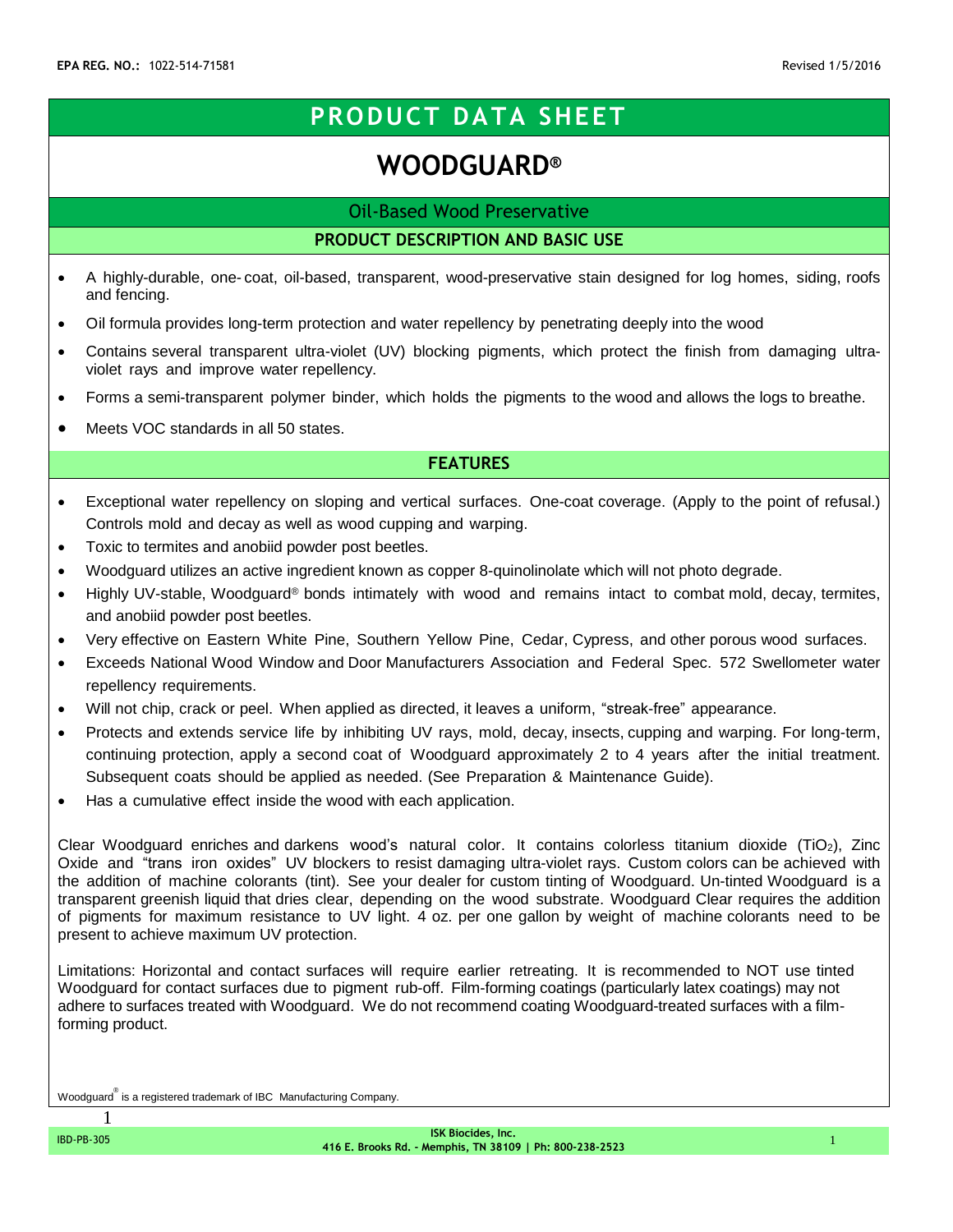# **COLOR**

**CUSTOM MACHINE TINTS:** Original Clear Woodguard or Honey Base may be used as a base for pigmenting with machine colorants. Our standard colors (Honey 2000, Tawny Cypress, Warm Pecan, Dark Walnut and Iron Gray) are also available. Consult your paint store or dealer for assistance in custom tinting Woodguard.

**FACTORY PRE-TINTS AVAILABLE**: Woodguard pre-tints offer the convenience of a pre-tinted color option. To ensure even distribution of pigment, stir frequently during use. Available from the factory in the following colors: Tawny Cypress, Honey 2000, Honey, Dark Walnut, Warm Pecan, and Iron Gray

Always "box" colors when using buckets with pigmentation to assure uniformity of color.

See the Woodguard Preparation and Maintenance Guide for photos of each factory color on Eastern White Pine.

**AVAILABILITY**

Woodguard is available in 1-gallon can and 5-gallon pail.

Visit our website [www.Woodguard.com](http://www.woodguard.com/) or call 800-238-2523 for the dealer nearest you.

**EXPERT ADVICE**

Consult our Woodguard Expert Advisors for the best advice for your situation.

Blairstown Distributors @ [www.Blairstowndistributors.com](http://www.blairstowndistributors.com/) | ph: 1-800-524-1093

Twin Creeks Log Homes @ [www.twincreeksloghomes.com](http://www.twincreeksloghomes.com/) | ph: 1-800-299-8981

## **SURFACE PREPARATION OF UNFINISHED WOOD**

Before applying Woodguard, ensure that the surface is clean and the wood is free of mill glaze and dry to <18% moisture content. If the wood has been treated with another product, it must be removed with a chemical wash.

For best results, the preferred method for surface preparation is as follows:

- 1. Spray the surface with clean water, thoroughly wetting the wood.
- 2. Generously apply a solution of TSP and an outdoor strength bleach using a garden pump-up sprayer (One cup of TSP dissolved in up to 3 gallons of warm water then add one quart of outdoor bleach).
- 3. While the surface is still wet, scrub with a stiff-bristled, nylon brush, and keep the surface moist for 15-20 minutes. (Do not let the solution dry on the wood). This will clean and open the Wood pores to really accept the Woodguard treatment.
- 4. Rinse the surface with clean water from the top down using a low-pressure (<500 PSI) high water volume sprayer positioned one foot from the surface.
- 5. After the excess water has dripped off the wood, measure the pH of the water droplets on the bottom log or board. If the pH is the same as the rinse water, you may go to the next area. If the pH is greater than that of the rinse water, additional rinsing is necessary. Proper rinsing is a very important step.
- 6. Let surface dry completely (moisture content below 18%) usually after 3 days. Lightly sand with a fine- grit paper to remove "fuzz" formed from scrubbing action, and wipe off excess dust.

Also see the Preparation & Maintenance Guide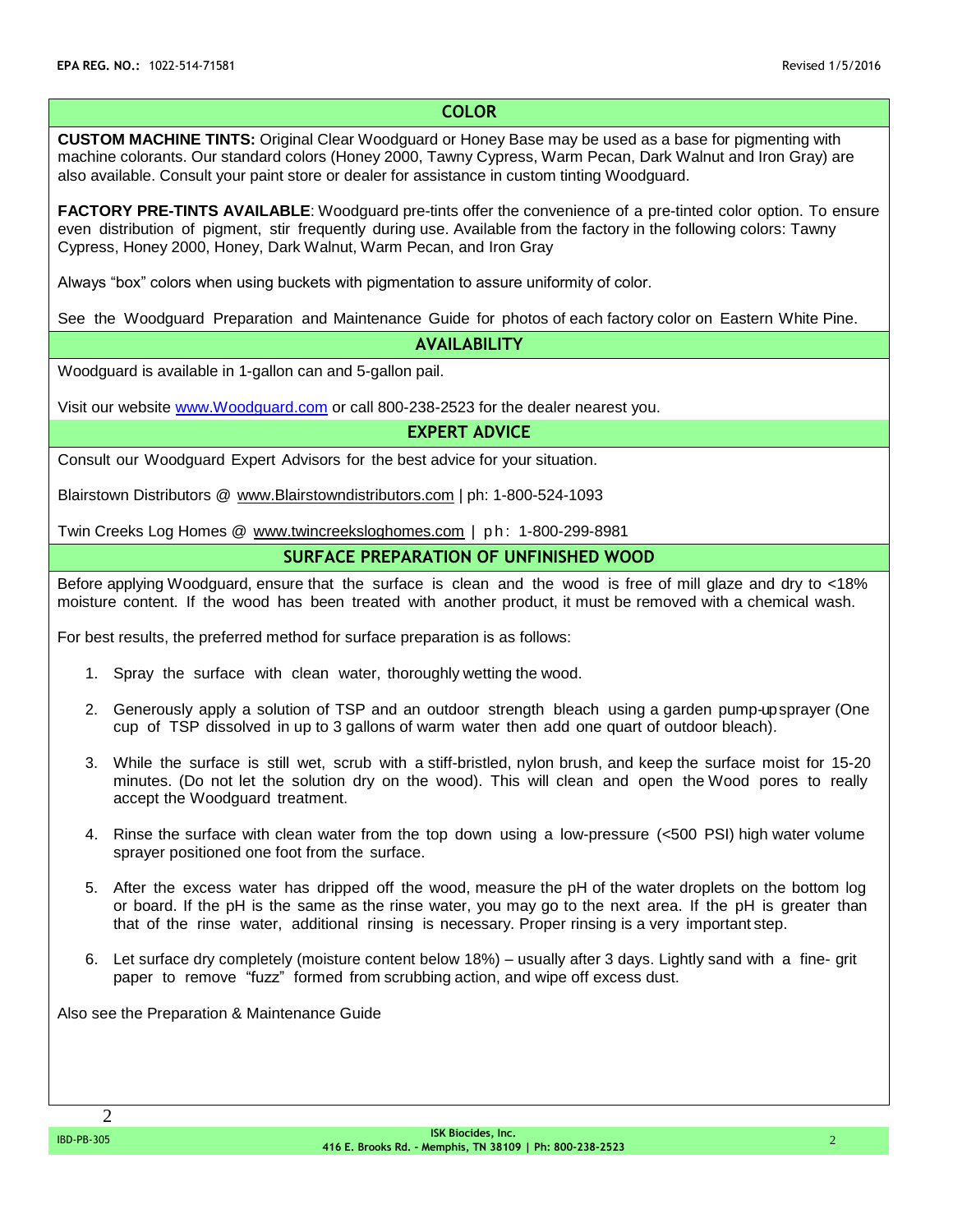## **APPLICATION**

Do not apply if rain is expected within 48 hours.

Do not apply Woodguard if the overnight low temperature is below 50°F/10°C or the daytime high temperature is above 95°F/35°C.

At temperatures between 55-60°F, thin the Woodguard with turpentine or mineral spirits ( 1 cup to 1 gallon Woodguard). If Woodguard is not diluted, a heavier coat of Woodguard will be applied than desired and a darker color will result. Do not over-dilute, or reduced performance may result.

Avoid contact with plants, shrubs and trees.

Apply liberally to log homes, siding, roofs and fences. Simply wet down the surface as follows:

- **Spray** Low-pressure spray or "pump-up spray" equipment is suitable. Set nozzle to deliver a lowpressure, coarse spray. **Do not use airless spray equipment.**
- **Brush** A regular paint brush is fine for most surfaces. For uneven or rough surfaces, use a stiff-bristle brush.
- **Roller** Use a long nap for rough surfaces.

Whichever application technique is used, Woodguard **should be applied to the point of refusal** (until Woodguard starts to run). The more Woodguard that is absorbed, the longer the treatment will last. Expected coverage on new wood will be 150-300 sq. ft. / gal. Expect less coverage on old, weathered, uncoated wood (75-100 sq. ft. / gal.).

Apply evenly, from the top down, back brushing or back rolling to remove drips and sags as necessary to create a smooth, uniform coating. This may be a two-person job. You will not have lapping marks if you overlap adjoining freshly painted areas.

Clean tools with paint thinner or mineral spirits.

This treatment will give a long-lasting finish of 2-4 years, along with termite and decay protection.

Cure time: approximately two weeks at 75°F (less if warmer).

Be aware that warm logs / wood will absorb more Woodguard than will cold logs / wood. Old weathered wood will absorb more than new unseasoned wood. If possible, plan treatment accordingly for maximum results and longevity.

## **CLEAN UP**

Woodguard cleans up with mineral spirits or paint thinner.

### **MAINTENANCE**

One and a half years after construction, inspect your log home carefully for cracks (checks) in the logs that have formed due to drying since construction. Apply Woodguard liberally in these cracks. Brush the Woodguard into the cracks to assure a uniform coverage. If the cracks are very deep (>1 inch) a caulk should be used.

Woodguard should be reapplied 2 – 4 years after construction. Apply as needed in subsequent years. Retreat when the surface discolors and darkens when sprinkled with water OR when colors need refreshing from years of sun exposure. The south and west sides may need treatment before the north and east sides.

Surfaces subjected to standing water, chlorine, sprinkler systems, concrete flashback, water runoff from roof valleys or other harsh conditions may require earlier retreating or spot treatments. Once you are on the Woodguard system, you will no longer need to remove the finish before reapplication of future treatments. (It cannot be removed because it is in the wood!)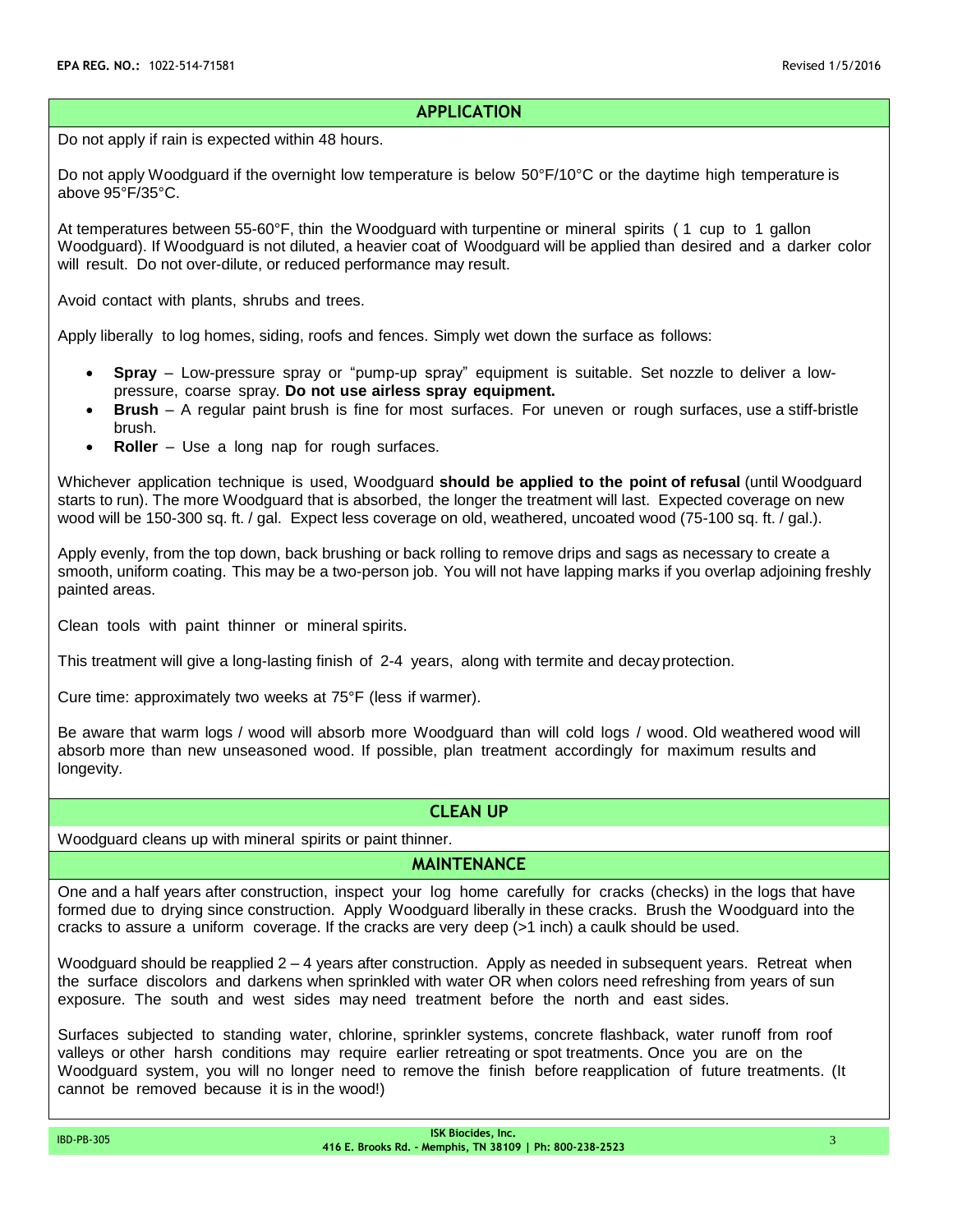When tinted to a semi-transparent stain, the color in Woodguard will weather and fade naturally, particularly on unshaded areas with a southern exposure. The rate of color fade will depend on the degree of sunlight or exposure, the depth of color produced by the amount of pigment added, and the porosity of the wood when coated.

See the Woodguard Preparation and Maintenance Guide or consult with our Woodguard expert advisors for further information:

> Blairstown Distributors @ [www.Blairstowndistributors.com](http://www.blairstowndistributors.com/) 1-800-524-1093 Twin Creeks Log Homes @ [www.twincreeksloghomes.com](http://www.twincreeksloghomes.com/) 1-800-299-8981

## **HANDLING AND STORAGE**

#### KEEP OUT OF REACH OF CHILDREN

Do not handle until all safety precautions have been read and understood. See product label and Safety Data Sheet for hazards and precautions.

Observe good personal hygiene practices. Change protective gloves/clothing when signs of contamination appear.

Keep in a tightly closed container, stored in a cool, dry, ventilated area. Protect against physical damage. Mix contents before using. Do not allow to freeze.

For product emergencies, call Chemtrec toll free at 1-800-424-9300.

## **DISPOSAL**

Dispose of contents/container to an appropriate treatment and disposal facility in accordance with applicable laws and regulations.

## **PESTICIDAL ACTIVITY**

Woodguard is an EPA-registered pesticidal product, and under normal conditions, will control the growth of fungal organisms, termites and anobiid powder post beetles on treated areas. Woodguard is only approved for aboveground use. Woodguard cannot prevent the reoccurrence of mold and mildew on extremely dirty surfaces or inadequately ventilated areas.

If the exposure conditions are going to be very hot and humid (tropical environment) or otherwise adverse, additional mildewcide can be added to provide extended mildew control.

| <b>TECHNICAL DATA</b> |                                                                                              |                    |         |
|-----------------------|----------------------------------------------------------------------------------------------|--------------------|---------|
| Flashpoint            | >110°F (>230°F) Cleveland Closed Cup                                                         | <b>INGREDIENTS</b> |         |
| Viscosity             | 80-100 cps at 70°F (21°C); (Brookfield #2 at 20 rpm)                                         | Copper 8-          |         |
| Pour Point            | Approximately 32°F (0°C)                                                                     | Quinolinolate      | 0.675%  |
| Volatility            | Very low at room temperature                                                                 | Inert Ingredients  | 99.325% |
| Density               | 7.61 lbs/gal. (914 g/l at 68°F-20°C)                                                         |                    |         |
| Corrosivity           | Non-corrosive                                                                                |                    |         |
| Stability             | Stable under normal handling and storage conditions                                          |                    |         |
| Storage               | At least two (2) years storage at normal temperatures (up to $80^{\circ}$ F, $27^{\circ}$ C) |                    |         |
| <b>VOC</b>            | Meets all state VOC requirements. Volatile Organic Compounds 94-108 q/L                      |                    |         |

3